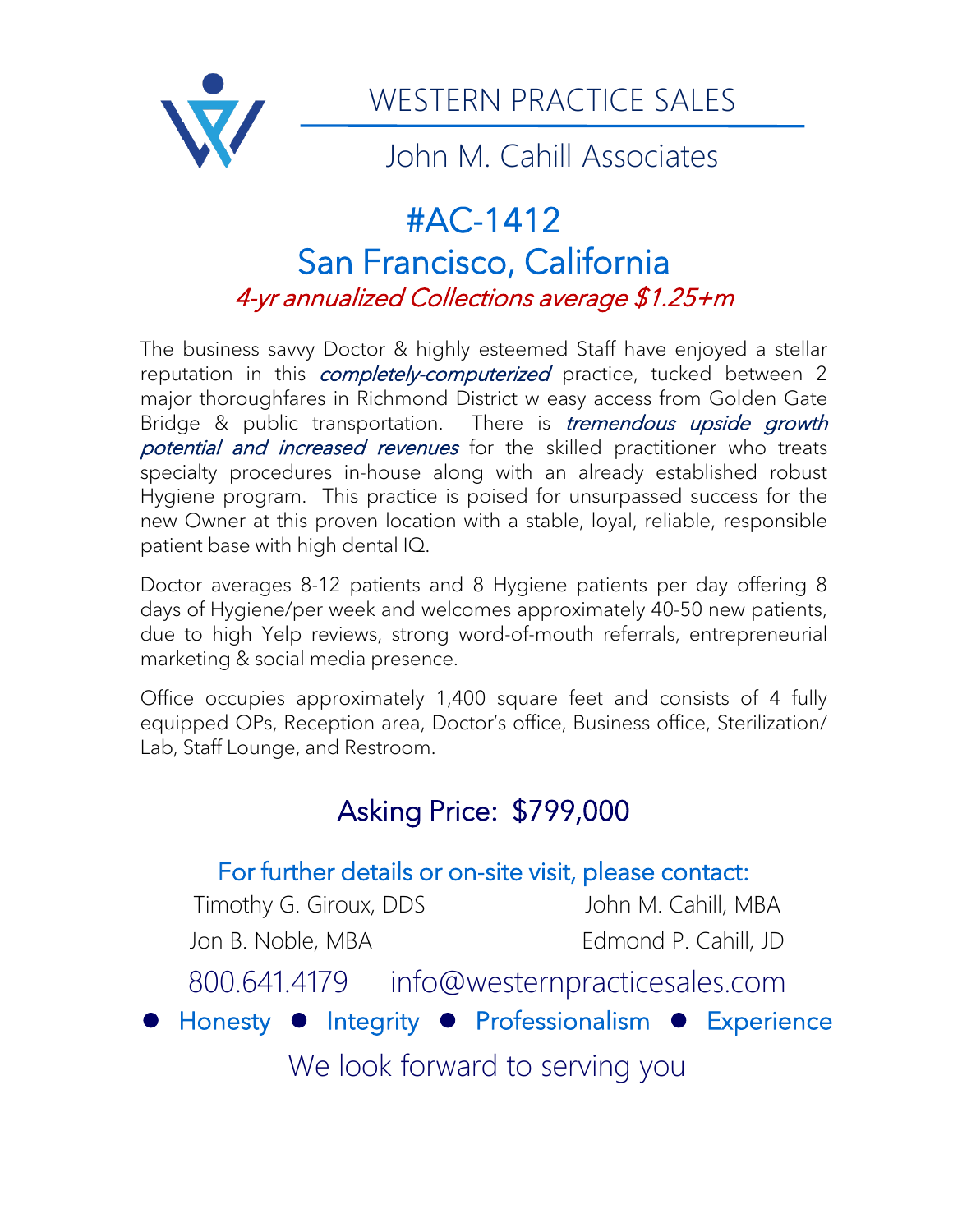## # AC-1412 WESTERN PRACTICE SALES / JOHN CAHILL ASSOCIATES \$ 799,000

### PRACTICE INFORMATION SHEET

| <b>OFFICE OPERATION INFORMATION</b>                                                                                                                                                                                                                                                                                                                                           |                 |              |               |                        |                      |                   |     |  |
|-------------------------------------------------------------------------------------------------------------------------------------------------------------------------------------------------------------------------------------------------------------------------------------------------------------------------------------------------------------------------------|-----------------|--------------|---------------|------------------------|----------------------|-------------------|-----|--|
|                                                                                                                                                                                                                                                                                                                                                                               | <b>SUN</b>      | <b>MON</b>   | <b>TUE</b>    | WED                    | <b>THUR</b>          | <b>FRI</b>        | SAT |  |
| Office Hours                                                                                                                                                                                                                                                                                                                                                                  |                 | $8 - 5$      | $8 - 5$       | $8 - 5$                | $8 - 5$              | $8 - 5$           |     |  |
| Doctor's Hours                                                                                                                                                                                                                                                                                                                                                                |                 | $8 - 5$      | $8 - 5$       |                        | $8 - 5$              | $8 - 5$           |     |  |
| Hygienist Hours                                                                                                                                                                                                                                                                                                                                                               |                 | $8 - 5$      | $8 - 5$       |                        | $8 - 5$              | $8 - 5$           |     |  |
| Type of Practice:<br>General<br>Reason for Selling:<br>Retirement                                                                                                                                                                                                                                                                                                             |                 |              |               |                        |                      |                   |     |  |
| ~ 15+ yrs, *current Owner ~ 9 yrs<br>Years established:<br>Days worked in 2020:<br>$\sim$ 180+ days                                                                                                                                                                                                                                                                           |                 |              |               |                        |                      |                   |     |  |
| *Office remained open on a limited/emergency basis during Covid in 2020                                                                                                                                                                                                                                                                                                       |                 |              |               |                        | Days worked in 2021: | $~180+$ days      |     |  |
| <b>OFFICE SPACE &amp; LEASE INFORMATION</b>                                                                                                                                                                                                                                                                                                                                   |                 |              |               |                        |                      |                   |     |  |
| Is the building/suite owned?<br>Is building available for purchase?<br><b>No</b><br>No                                                                                                                                                                                                                                                                                        |                 |              |               |                        |                      |                   |     |  |
| Is the space leased?<br>Is lease renewable?<br>Yes<br>Is lease assignable?<br>Yes                                                                                                                                                                                                                                                                                             |                 |              |               |                        |                      |                   |     |  |
| Term of Lease:<br>5 yrs<br>Expiration date:<br>December 2022                                                                                                                                                                                                                                                                                                                  |                 |              |               |                        |                      |                   |     |  |
| Do you share space with another dentist?<br>N/A                                                                                                                                                                                                                                                                                                                               |                 |              |               |                        |                      |                   |     |  |
| Rent per month<br>\$4,316.00/month<br>Common area, maintenance fees /taxes included?<br><b>No</b>                                                                                                                                                                                                                                                                             |                 |              |               |                        |                      |                   |     |  |
| If not included, current amount paid?<br>Are utilities included?<br><b>No</b>                                                                                                                                                                                                                                                                                                 |                 |              |               |                        |                      |                   |     |  |
| Is the rent considered above, below or at fair market value?<br>Fair Market Value                                                                                                                                                                                                                                                                                             |                 |              |               |                        |                      |                   |     |  |
| Type of Building:                                                                                                                                                                                                                                                                                                                                                             | Condo           |              | Free-standing | Professional           | X                    | Retail Center     |     |  |
| Office Square footage:                                                                                                                                                                                                                                                                                                                                                        | $\sim$ 1,400 sf |              | Carpet?       | Yes                    | Air conditioning?    |                   | Yes |  |
| Number of fully equipped OPs:<br>Plumbed for additional OPs?<br>$\overline{4}$<br>No                                                                                                                                                                                                                                                                                          |                 |              |               |                        |                      |                   |     |  |
| Reception area:<br>Yes                                                                                                                                                                                                                                                                                                                                                        | Dark room:      | No           |               | Doctor's office:       | Yes                  | Lab/Sterilization | Yes |  |
| Business office:<br>Yes                                                                                                                                                                                                                                                                                                                                                       | Restrooms:      | Yes          |               | Staff Lounge           | Yes                  | Storage:          | No  |  |
| Digital X-ray:<br>Yes                                                                                                                                                                                                                                                                                                                                                         | Cerec:          | No<br>Laser: | Yes           | Intra-oral Camera: Yes |                      | 3D Imager:        |     |  |
| Attractive, well-maintained, 2-story art-deco Building remodeled w/in 10<br>Description of office building, Location and<br>yrs w/ ample metered and free parking, enjoys high foot traffic in highly<br>desirable Retail-Residential neighborhood of thriving businesses among<br>attributes of practice (a brief description):<br>single-family homes & apartment buildings |                 |              |               |                        |                      |                   |     |  |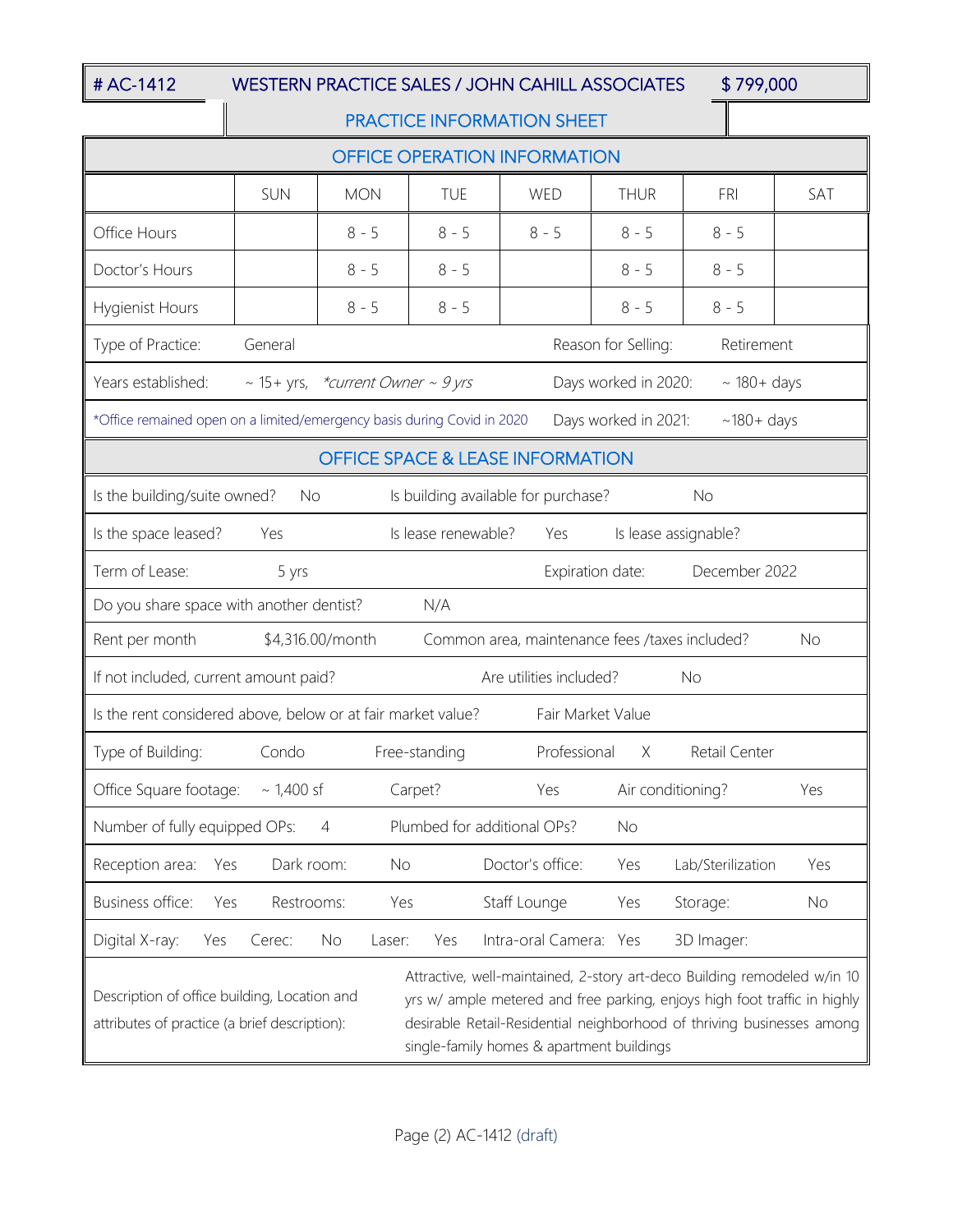| <b>PATIENT DEMOGRAPHICS</b>                                                                                                                                                                                                                                                                                                                                                                                                                                                                                                                                                                                                   |           |            |                                                                            |             |                |                             |   |  |  |
|-------------------------------------------------------------------------------------------------------------------------------------------------------------------------------------------------------------------------------------------------------------------------------------------------------------------------------------------------------------------------------------------------------------------------------------------------------------------------------------------------------------------------------------------------------------------------------------------------------------------------------|-----------|------------|----------------------------------------------------------------------------|-------------|----------------|-----------------------------|---|--|--|
| Breakdown of Service/Procedures as a percentage of Collections:                                                                                                                                                                                                                                                                                                                                                                                                                                                                                                                                                               |           |            |                                                                            |             |                |                             |   |  |  |
| Preventative/Hygiene                                                                                                                                                                                                                                                                                                                                                                                                                                                                                                                                                                                                          | 16        | Diagnostic | $\overline{17}$                                                            | Adjunctive  | $\overline{2}$ | Other                       | 9 |  |  |
| Restorative                                                                                                                                                                                                                                                                                                                                                                                                                                                                                                                                                                                                                   | 25        | Endo       | $\overline{3}$                                                             | Ortho/TMJ   | 11             | Perio                       | 4 |  |  |
| Oral Surgery                                                                                                                                                                                                                                                                                                                                                                                                                                                                                                                                                                                                                  | 3         | Cosmetic   | $\mathcal{L}(\mathcal{A})$ and $\mathcal{L}(\mathcal{A})$                  | Prosth      | 6              | Implant Surgery             | 4 |  |  |
| What services/procedures are referred out? (i.e. Oral Surgery, Endo, Perio, Ortho, Pedo)                                                                                                                                                                                                                                                                                                                                                                                                                                                                                                                                      |           |            |                                                                            |             |                |                             |   |  |  |
| Refer Complex Endo, Perio & Oral Surgery                                                                                                                                                                                                                                                                                                                                                                                                                                                                                                                                                                                      |           |            |                                                                            |             |                |                             |   |  |  |
| Type of patients as a percentage of Collections:<br>Private Pay 48 __ Insurance/PPO 52 Denti-Cal ____ Capitation (HMO) ____ Other ____                                                                                                                                                                                                                                                                                                                                                                                                                                                                                        |           |            |                                                                            |             |                |                             |   |  |  |
| Are you a Delta Provider? Premier Only Premier + PPO Y *Premier very low                                                                                                                                                                                                                                                                                                                                                                                                                                                                                                                                                      |           |            |                                                                            |             |                |                             |   |  |  |
| *Delta Premier: Dentists enrolling for the first time in the Premier Network are also being required to enroll in the PPO network. The<br>requirement to sign with both networks will result in treatment provided to those Delta PPO patients within the practice being<br>reimbursed at the PPO level, without the ability to balance bill those patients to Premier rates. This could result in a reduction in the<br>practice collections that could lower the buyer's projected income depending on the amount of Delta DPO patients in the practice who<br>have actually paid the difference between the fee schedules. |           |            |                                                                            |             |                |                             |   |  |  |
| Does your practice participate in "Care Credit"?                                                                                                                                                                                                                                                                                                                                                                                                                                                                                                                                                                              |           |            |                                                                            | Yes         |                |                             |   |  |  |
| List Preferred Provider, Health Care Provider and Capitation Plans now in place:                                                                                                                                                                                                                                                                                                                                                                                                                                                                                                                                              |           |            |                                                                            |             |                |                             |   |  |  |
| Delta Dental PPO, Humana, FDH, Ameritas, Blue Shield, Connection, Sun Life, Cigna, Aetna, Guardian, United<br>Concordia, MetLife, United Health Care and Principle                                                                                                                                                                                                                                                                                                                                                                                                                                                            |           |            |                                                                            |             |                |                             |   |  |  |
| Estimated Number of Active Patient Files: Number to be defined by Buyer's Due Diligence Process*                                                                                                                                                                                                                                                                                                                                                                                                                                                                                                                              |           |            |                                                                            |             |                |                             |   |  |  |
| *SELLER IN NO WAY WARRANTS THE EXACT ACCURACY OF PATIENT FILES. IT IS THE BUYER'S RESPONSIBILITY TO DEFINE AND VERIFY<br>ACTIVE PATIENT FILES WITH A CHART REVIEW. PRACTICE VALUE IS PREDOMINANTLY DETERMINED BY SELLER'S COLLECTIONS. SELLER'S<br>COLLECTIONS CAN BE INDICATIVE OF THE NUMBER OF ACTIVE PATIENTS AND TYPE OF PROCEDURES PERFORMED.                                                                                                                                                                                                                                                                           |           |            |                                                                            |             |                |                             |   |  |  |
| $\sim$ 40 - 50<br>Average number of New Patients per month for past 12 months:                                                                                                                                                                                                                                                                                                                                                                                                                                                                                                                                                |           |            |                                                                            |             |                |                             |   |  |  |
| Average number of patients per day?                                                                                                                                                                                                                                                                                                                                                                                                                                                                                                                                                                                           |           |            |                                                                            | Per-Doctor: | $~8 - 12$      | Per-Hygienist:<br>$~\sim~8$ |   |  |  |
| Hygiene days per week:<br>8 days                                                                                                                                                                                                                                                                                                                                                                                                                                                                                                                                                                                              |           |            |                                                                            |             |                |                             |   |  |  |
| Average age of patients:<br>Full spectrum/Family Range: ~ 60+% are between 20-40 yrs                                                                                                                                                                                                                                                                                                                                                                                                                                                                                                                                          |           |            |                                                                            |             |                |                             |   |  |  |
| Does the office have Nitrous Oxide?<br>Yes, Portable                                                                                                                                                                                                                                                                                                                                                                                                                                                                                                                                                                          |           |            |                                                                            |             |                |                             |   |  |  |
| Type of recall system used?                                                                                                                                                                                                                                                                                                                                                                                                                                                                                                                                                                                                   |           |            | Pre-scheduling, postcards, emails, text messages and phone calls reminders |             |                |                             |   |  |  |
| Number of recalls per month?<br>Robust Hygiene Program: ~ 250                                                                                                                                                                                                                                                                                                                                                                                                                                                                                                                                                                 |           |            |                                                                            |             |                |                             |   |  |  |
| Types of Advertising:                                                                                                                                                                                                                                                                                                                                                                                                                                                                                                                                                                                                         | Print Ad: | No.        | Facebook:                                                                  | No<br>Yelp: | Yes            | Word-of-mouth referrals     |   |  |  |
| *Advertising contracts will be the responsibility of the Buyer after transition                                                                                                                                                                                                                                                                                                                                                                                                                                                                                                                                               |           |            |                                                                            |             |                |                             |   |  |  |
| What types of Practice Promotions?<br>Local Advertising, strong social presence                                                                                                                                                                                                                                                                                                                                                                                                                                                                                                                                               |           |            |                                                                            |             |                |                             |   |  |  |